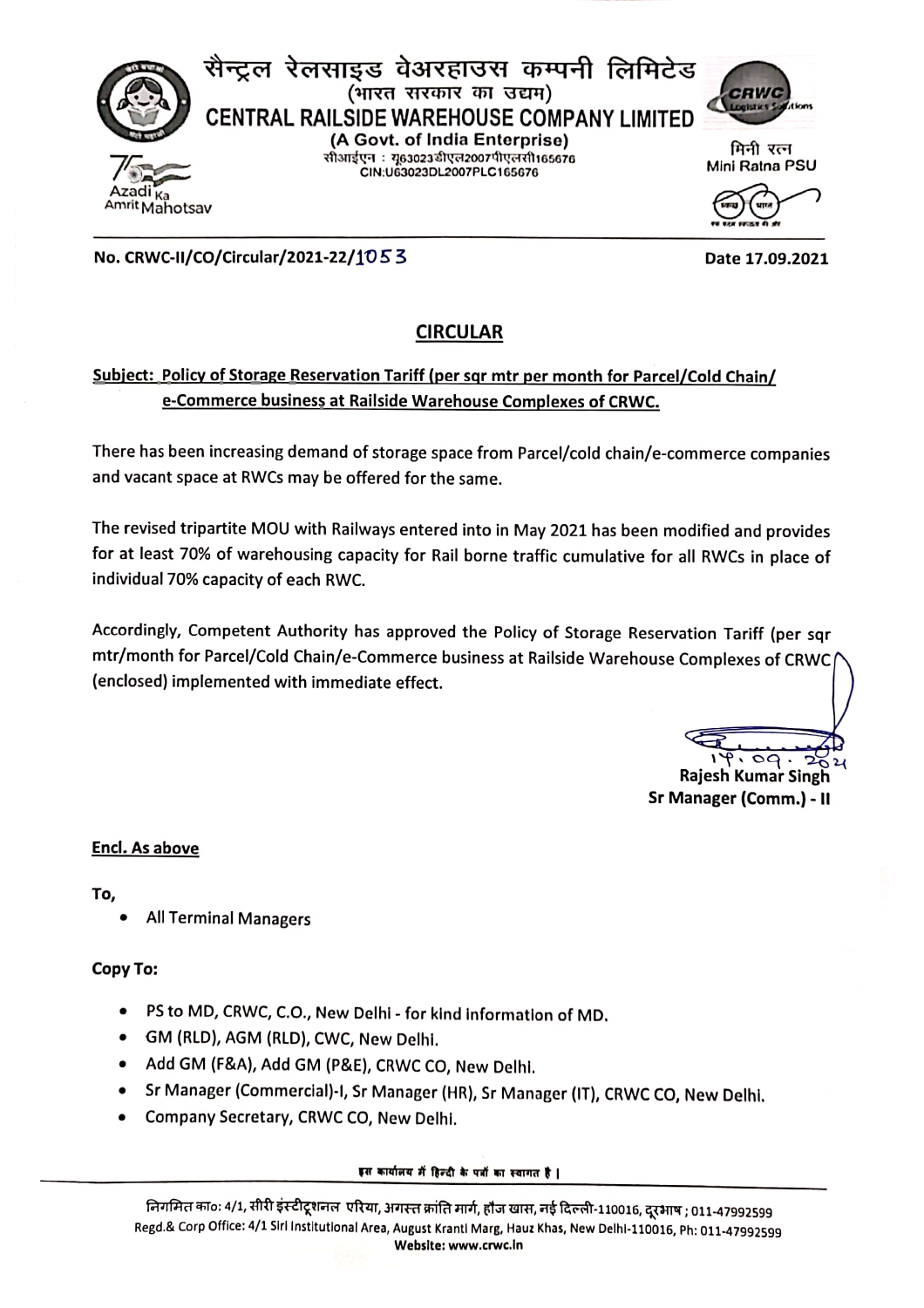

# **POLICY OF STORAGE RESERVATION TARIFF (PER SQUARE METER PER MONTH) FOR PARCEL/COLD CHAIN/E-COMMERCE BUSINESS AT RAILSIDE WAREHOUSE COMPLEXES OF CRWC**

# **A) NEED AND OBJECTIVES:**

The COVID 19 pandemic has brought about many sweeping changes in people's lifestyles, including a heavy dependence on e-commerce platforms. Therefore, there is increasing demand of warehouse/storage space from parcel/cold chain/e-commerce companies.

Further, the revised tripartite MOU with Railways entered into in May 2021 has been modified and now provides for at least 70% of warehousing capacity for Rail borne traffic cumulative for all RWCs in place of individual 70% capacity of each RWC.

Hence, the vacant space at RWCs may be offered to parcel/cold chain/e-commerce companies. This may become a good source of income for CRWC.

# **B) GUIDING PRINCIPLES:**

CWC offers warehouse space to e-commerce/parcel cargo/cold chain companies on per square meter per month basis and the space is offered to customers on first come first serve basis at the rate prescribed.

Based on the same CRWC tariff committee examined the tariff of nearest CWC warehouse location and has derived the storage reservation tariff on per square meter per month basis for all RWCs as mentioned below:

| Sr.<br>No | <b>CRWC</b><br><b>Terminal</b><br>Location | <b>Nearest CWC</b><br><b>Warehouse Location</b> | Category<br>οf<br>Warehou<br>se | Gross Area<br>Rate of CWC<br>(Sq.Mtr/Mon<br>(Rs.)<br>th) | <b>Next</b><br>Higher<br>Slab of<br>Catego<br>ry of<br>W/H | Gross Area<br>Rate of CWC<br>(Sq.Mtr/Mon<br>th) (Rs.) | <b>Reservation</b><br>Rate for<br><b>CRWC</b><br>(Sq.Mtr/Mon<br>th)<br>(Rs.) |
|-----------|--------------------------------------------|-------------------------------------------------|---------------------------------|----------------------------------------------------------|------------------------------------------------------------|-------------------------------------------------------|------------------------------------------------------------------------------|
| 1         | Shakurbasti<br><b>Delhi</b>                | Kirti Nagar/R P Bagh                            | 1800B                           | 493                                                      | 1800C                                                      | 525                                                   | 525                                                                          |
| 2         | Ghaziabad,<br>UP                           | Sahibabad I/II                                  | 1770A                           | 405                                                      | 1770B                                                      | 435                                                   | 435                                                                          |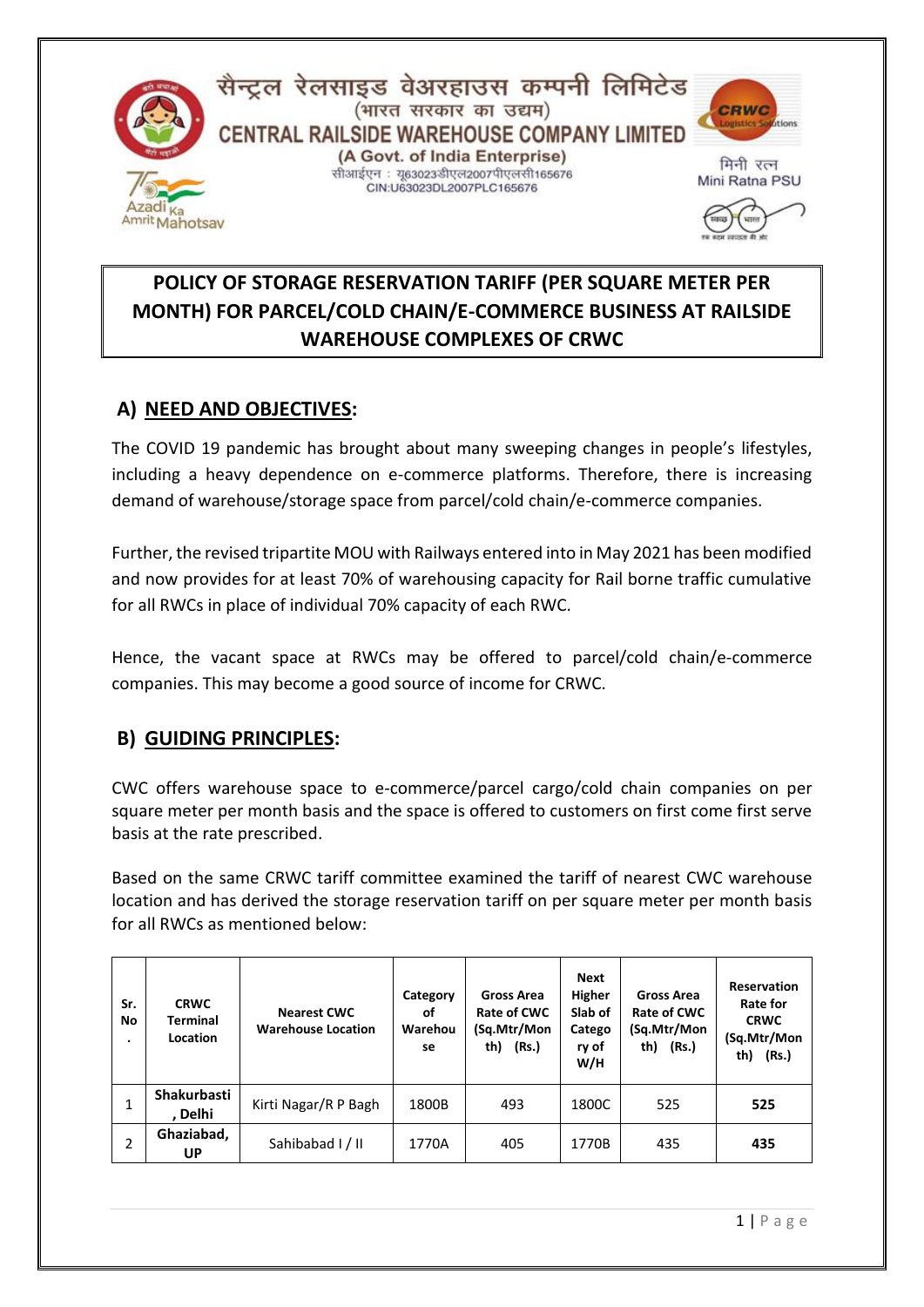

# सैन्ट्रल रेलसाइड वेअरहाउस कम्पनी लिमिटेड<br>(भारत सरकार का उद्यम) CENTRAL RAILSIDE WAREHOUSE COMPANY LIMITED



(A Govt. of India Enterprise) सीआईएन : यू63023डीएल2007पीएलसी165676 CIN:U63023DL2007PLC165676

मिनी रत्न Mini Ratna PSU

| 3              | Alamnagar,<br>Lucknow<br>(UP)           | Lucknow-I/II             | 1030  | 209 | 1060  | 221 | 221 |
|----------------|-----------------------------------------|--------------------------|-------|-----|-------|-----|-----|
| 4              | Roza,<br>Shahjahanp<br>ur(UP)           | Shahjahanpur             | 950   | 197 | 1030  | 209 | 209 |
| 5              | Pahleja,<br><b>Bihar</b>                | Mohania                  | 860   | 183 | 950   | 197 | 197 |
| 6              | Yamuna<br>Bridge,<br>Agra (UP)          | Etawah (UP), 140 km      | 950   | 197 | 1030  | 209 | 209 |
| $\overline{7}$ | Nishatpura,<br><b>Bhopal</b>            | Bhopal-I/II              | 860   | 183 | 950   | 197 | 197 |
| 8              | Sanathnaga<br>r,<br>Hyderabad           | Sanathnagar              | 1060  | 221 | 1090  | 234 | 234 |
| 9              | <b>KoodalNag</b><br>ar, Madurai         | Madurai-I/II             | 1030  | 209 | 1060  | 221 | 221 |
| 10             | <b>Korukkupet</b><br>, Chennai          | Royapuram/Madhav<br>aram | 1530  | 317 | 1560  | 347 | 347 |
| 11             | Whitefield,<br><b>Bangalore</b>         | Bangalore(WF)            | 1030  | 209 | 1060  | 221 | 221 |
| 12             | Mysore,<br>Karnataka                    | Mandya                   | 740   | 149 | 780   | 158 | 158 |
| 13             | Hatia,<br>Ranchi                        | Ranchi                   | 1090  | 234 | 1250  | 249 | 249 |
| 14             | Kandla,<br>Gujrat                       | Kandla-II                | 740   | 149 | 780   | 158 | 158 |
| 15             | Badnera,<br>Amravati                    | Amravati                 | 950   | 197 | 1030  | 209 | 209 |
| 16             | <b>Nashik</b><br>Road,<br><b>Nashik</b> | Nasik                    | 1030  | 209 | 1060  | 221 | 221 |
| 17             | Dankuni,<br>West<br><b>Bengal</b>       | Panchpara                | 950   | 197 | 1030  | 209 | 209 |
| 18             | Saswad<br>Road, Pune                    | Pune                     | 1400  | 265 | 1500  | 282 | 282 |
| 19             | Jogeshwari,<br>Mumbai                   | Vashi                    | 1770B | 435 | 1770C | 444 | 444 |
| 20             | Fatuha,<br><b>Bihar</b>                 | Patna                    | 860   | 183 | 1090  | 234 | 234 |

#### *\*The above tariff is applicable till 31.03.2022.*

The above tariff will be offered to e-commerce/parcel cargo/cold chain customers for vacant RWC space on first come first serve basis with the following conditions: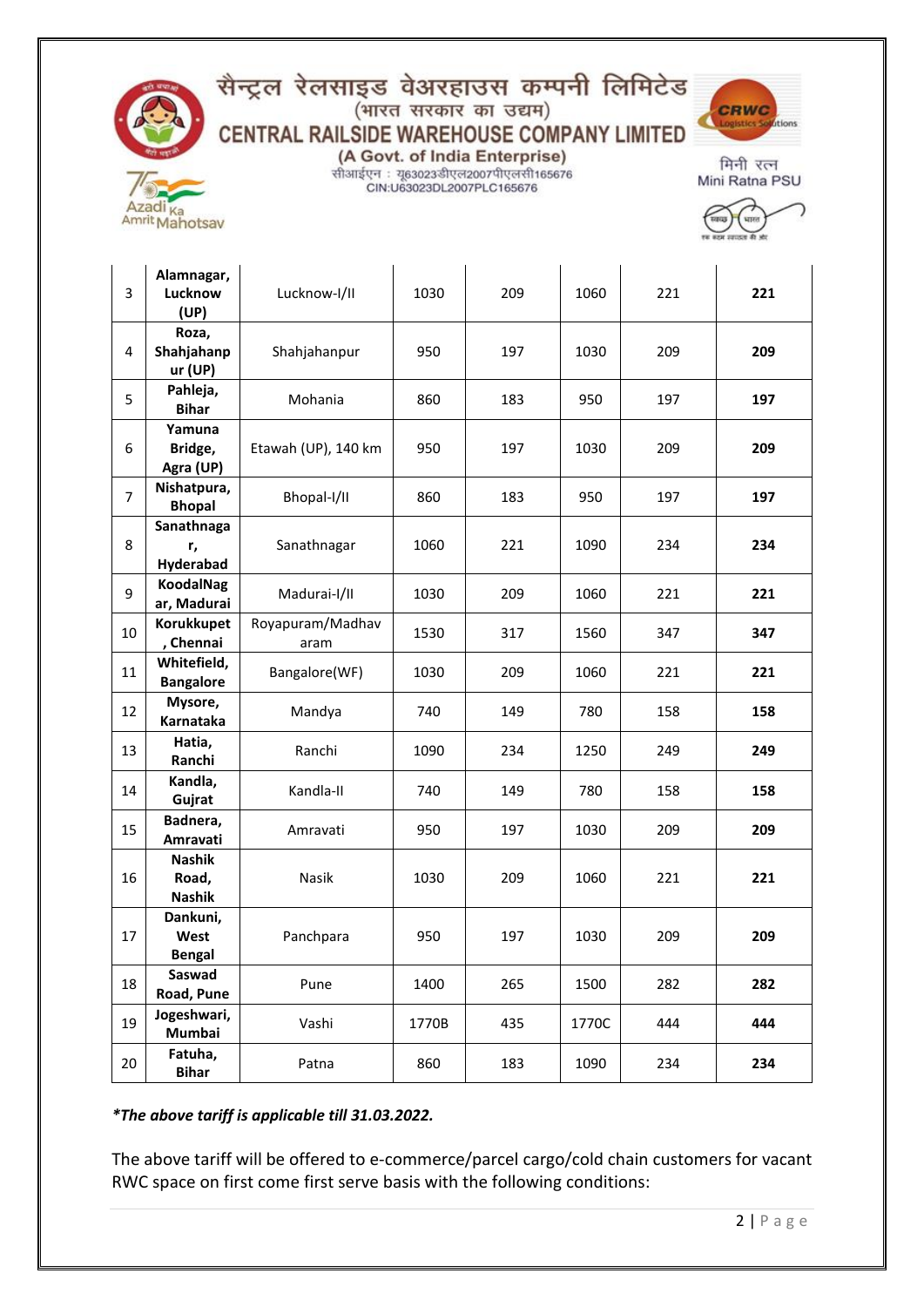

सैन्ट्रल रेलसाइड वेअरहाउस कम्पनी लिमिटेड (भारत सरकार का उद्यम) CENTRAL RAILSIDE WAREHOUSE COMPANY LIMITED (A Govt. of India Enterprise) सीआईएन : य63023डीएल2007पीएलसी165676 CIN:U63023DL2007PLC165676



मिनी रत्न Mini Ratna PSU



- 1. Preference will be given to such depositors/ customers who handles / do consolidation of rail-based cargo, parcel, cold chain, e-commerce etc, on long term dedicated basis to promote rail bound freight traffic. However, in absence of rail-based traffic, roadbased commodities will also be permitted for storage under per sqr meter reservation.
- 2. No subletting is allowed.
- 3. Ratio of 70: 30 for Railways and Road Traffic to be strictly maintained.
- 4. Complete vacant space is not to be allotted to one depositor to avoid any subletting.

# **C) MODEL AGREEMENT:**

The parties desirous of utilize the storage space under this policy will have to execute an agreement with CRWC. The Model agreement for e-commerce/parcel cargo/cold chain users for use of storage space on reservation basis is enclosed at Annexure  $-1$ .

# **D) POLICY EFFECTIVE DATE:**

The policy is effective from 17<sup>th</sup> September 2021.

# **E) PERIODIC REVIEW OF TARIFF:**

The tariff in force will be reviewed by the tariff committee on yearly basis and must be implemented at the start of financial year i.e., 1<sup>st</sup> April of respective financial year.

- **F) PROCEDURE OF TARIFF REVIEW**: The Terminal Manager will send the proposal to the tariff committee consisting of the following members:
	- GM, RLD, CWC, NEW DELHI.
	- Add. GM (F&A), CRWC, NEW DELHI.
	- Sr. MANAGER (COMM.) I, CRWC, NEW DELHI.
	- Sr. MANAGER (COMM.) II, CRWC, NEW DELHI.

The committee shall submit its recommendation to Competent Authority i.e., Managing Director.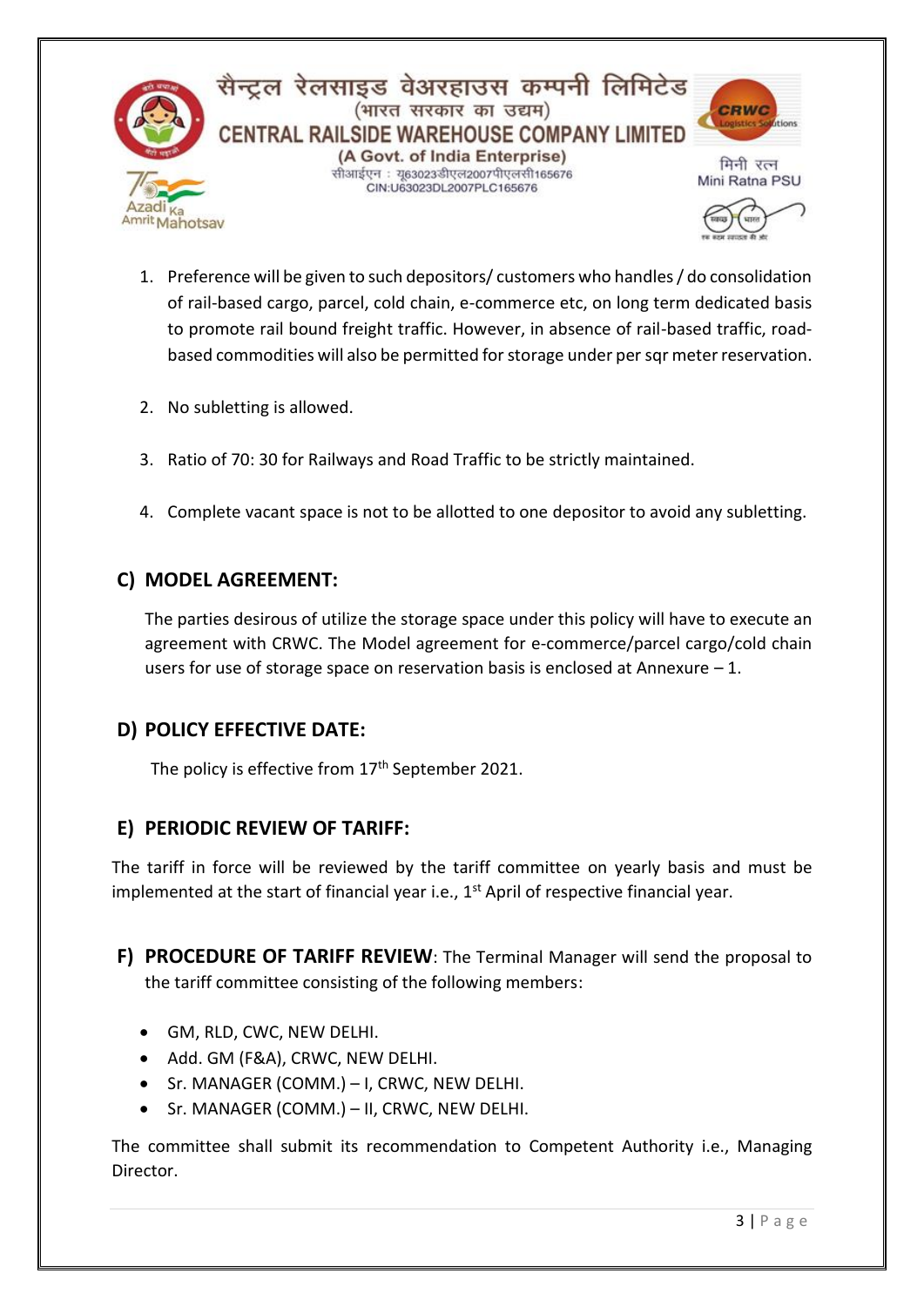

सैन्ट्रल रेलसाइड वेअरहाउस कम्पनी लिमिटेड (भारत सरकार का उद्यम) CENTRAL RAILSIDE WAREHOUSE COMPANY LIMITED (A Govt. of India Enterprise) सीआईएन : यू63023डीएल2007पीएलसी165676 CIN:U63023DL2007PLC165676



मिनी रत्न Mini Ratna PSU



# **G) APPLICABILITY OF THE POLICY:**

The above Policy is applicable for vacant partial space/compartments and not for the full go-down. In case full warehouse to be offered to a single user, open tender will be invited for the same. Under this Policy the inventory control will be done by the party itself.

# **H) OTHER SALIENT FEATURES OF THE POLICY:**

Space/tenure shall be extended or reduced from time to time to the customers in view of the following factors:

- Behaviour of market forces.
- Extension of assured business by the customers.
- Occupancy/Utilization of the Warehouse.
- Operational Challenges (if any).

# **I) AMENDMENTS/INTERPRETATION AND RELAXATION:**

The company may, at any time, depending upon requirement, modify/amend or alter any of the Rules/Procedure of this Policy in the overall interest of the Company. The Managing Director shall have the power to interpret these Rules, make corrections in the policy and in case of any doubt to provide clarification and his decision shall be final. He may also relax the provision of these Rules in the overall interest of the company.

\*\*\*\*\*\*\*\*\*\*\*\*\*\*\*\*\*\*\*\*\*\*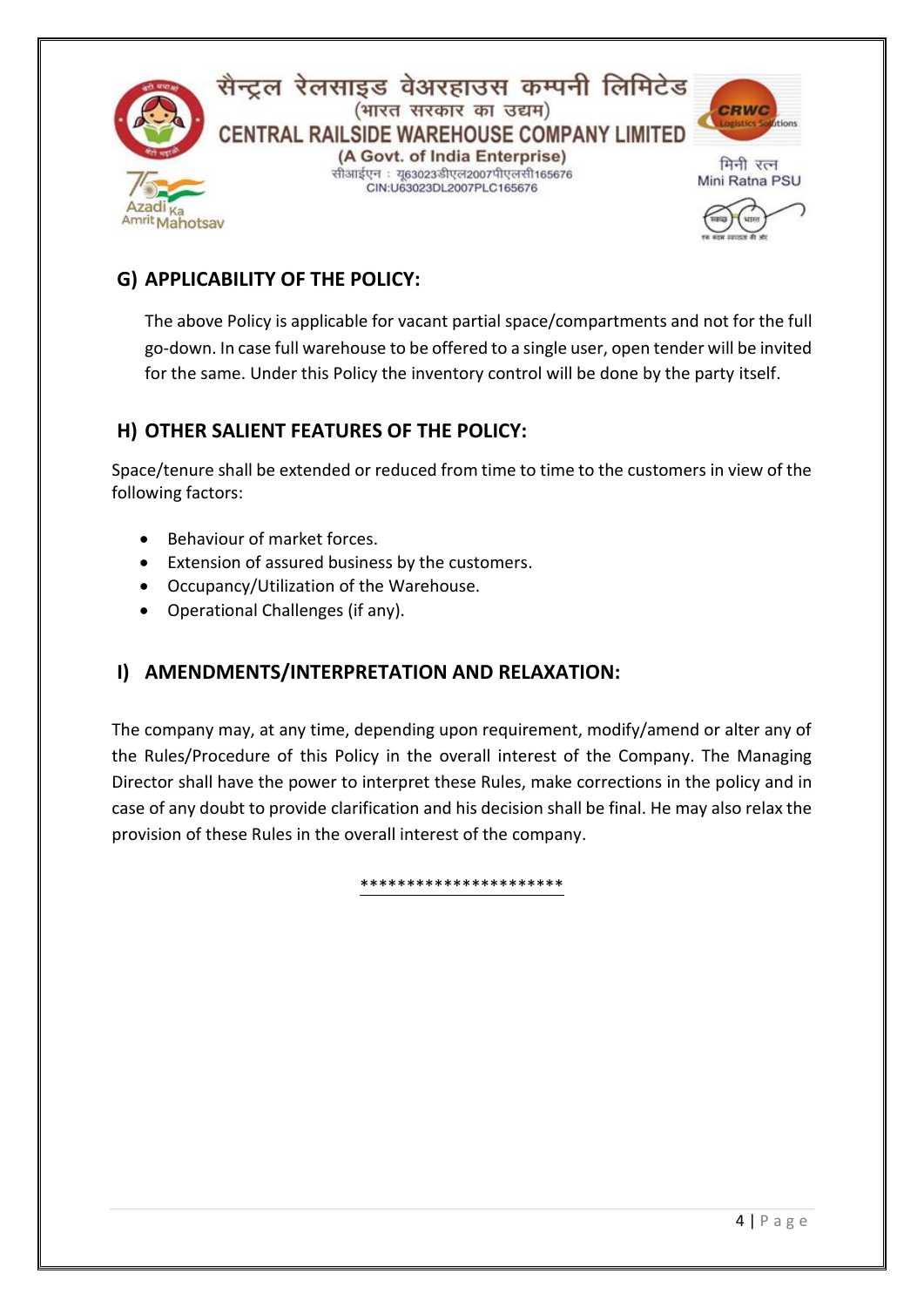# **MODEL AUTHORIZATION AGREEMENT FOR USE OF STORAGE SPACE ON RESERVATION BASIS BY E-COMMERCE/PARCEL/COLD CHAIN CUSTOMER AT**

**RWC…………………………….**

#### THIS AUTHORISATION AGREEMENT for use of storage space on

reservation basis is made on this and day of \_\_\_\_\_\_\_\_\_\_\_\_\_\_\_\_between Central Railside Warehouse Company Limited having its Railside Warehouse Complex (RWC) at represented by Terminal Manager (hereinafter called **"CRWC"** which expression shall include its successor or successors in interest and assigns) and M/s and  $\frac{1}{2}$  , represented by its authorized signatory ( letter of authorization / Board Resolution/Power of Attorney to be enclosed Shri (Changel School (Changel School (changel School School School School School School School School School School School School School School School School School School School School School Schoo referred to as "the Second Party" which expression shall include its successor or successors in interest, legal heirs and representatives). As the CRWC is going to merge with Central Warehousing Corporation (hereinafter called **"CWC**"), after merger this agreement will be applicable for CWC as well.

AND WHEREAS the Second Party has requested CRWC for providing storage space at Railside Warehouse Complex (RWC), \_\_\_\_\_\_\_\_for storage of belonging to the second party or its clients as service provider ( letter of authorization to be enclosed ). In consideration of the Second party's request vide their letter dated -------------CRWC agrees to provide the storage space of square meter (sqm) at RWC, on the following mutually agreed terms and conditions:

#### **1) Period of Agreement**

- **1.1)** The Second Party will utilize the storage space of sqm Covered space and ------------sqm open space on **"as is where is basis"** for a period of 01 (one) year on yearly extension basis, w.e.f. \_\_\_\_\_\_\_\_\_\_\_\_. Both CRWC and Second Party shall h a v e the option of renewing this agreement on mutually agreed terms and conditions. The storage space has been given by CRWC to Second party on license basis for the specified purposes as mentioned in the agreement.
- **1.2)** A site plan shall be prepared and enclosed, as annexure to the agreement. Terminal Manager with the help of E&P department along with the second party (depositor) will jointly prepare the site plan of the reserved area which will contain the breakupof storage space i.e. open, covered, parking, office, dock, roof, and north-south-east-west directions of the space, including left, right, front and back mark.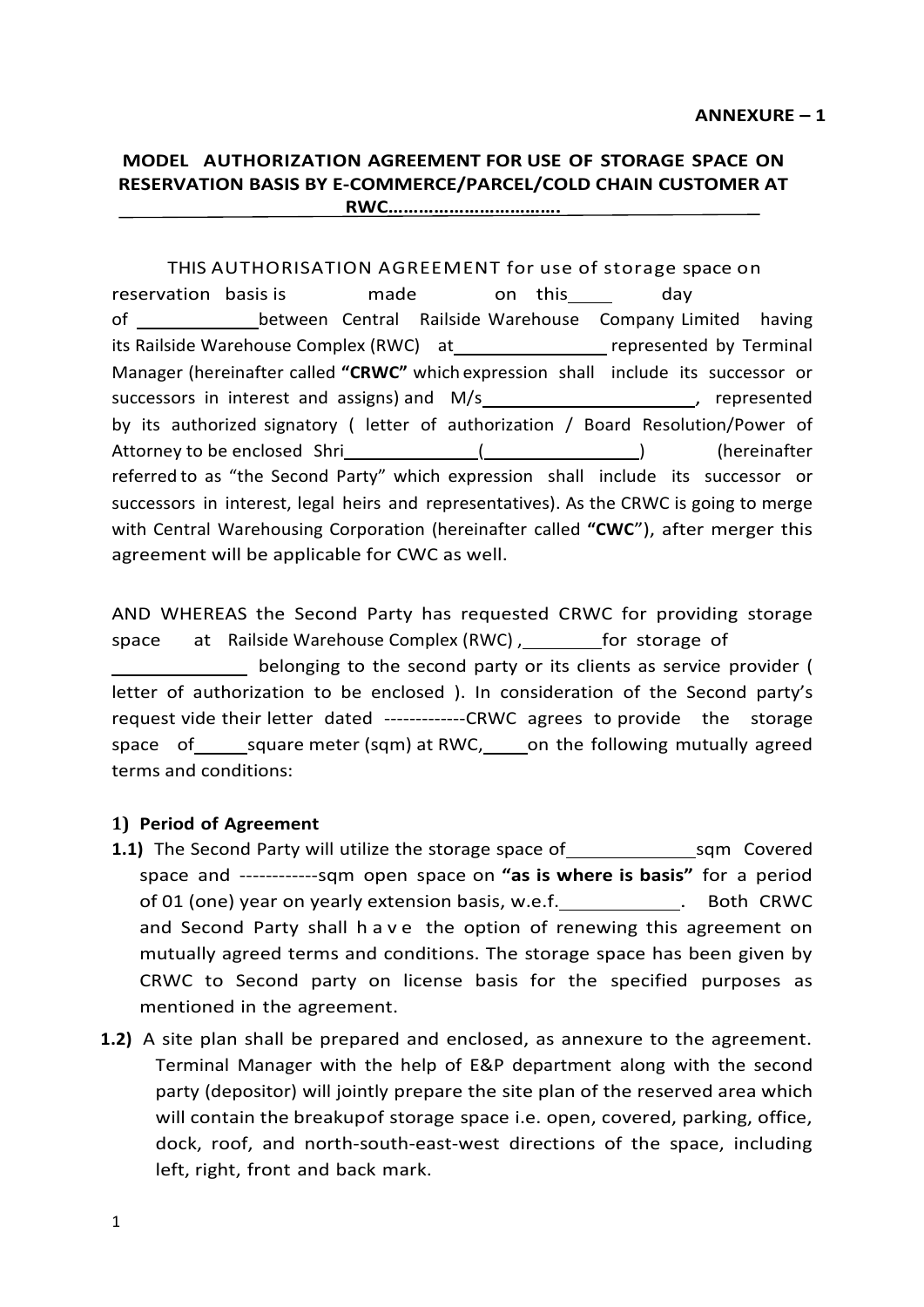**1.3)** In case of any change in the allotted space as indicated above, an addendum or corrigendum to this agreement, with specific date of any such alterations will be signed. The covered area and open area will be provided on "As is where is" basis.

#### **2) Storage Charges (as applicable)**

**2.1)** The rate of storage charges shall be **Rs. /-per square meter per month** for covered area and **Rs. /-**per square meter per month for open area or part thereof on **gross area basis**. The aforesaid storage charges shall be subject to enhancement during the term of this Agreement at the rate of **5% (five per cent)** every year applicable from the anniversary of this agreement, on last paid storage charges (on compoundable basis). The GST or any other tax in lieu thereof levied bythe Central/State Government on the same as applicable from time to time, shall be payable extra by the Second Party.

OR

The rate of storage charges shall be **Rs.\_ /-per square meter per month** for covered area and **Rs. /-**per square meter per month for open area or part thereof on gross area basis. The aforesaid storage charges shall be subject to enhancement during the term of this agreement as decided by CRWC for its annual escalation. The escalation will be effective from 1st April of the financial year. The GST or any other tax in lieu thereof levied by the Central/State Government on the same as applicable from time to time, shall be payable extra by the Second Party.

# *Note: Tariff escalation w.e.f. 1st April will be compulsory for the agreement signed for one year period or less than one year period.*

**2.2)** The all types of usage of the space/facility (including covered, open, parking and office) will be subject to tariff escalation.

### **3) Security Deposit**

The second party has deposited Rs. \_\_\_\_\_\_\_\_(Rupees in words) towards security deposit equivalent to **03 (three)** months storage charges in the form of Bank Guarantee (BG)/Demand Draft issued by any Nationalized Bank valid upto the expiry of the contract period plus 02 months.

### **3.1) Additional security deposit (if applicable)**

The value of security deposit shall be increased annually in line with the increase of the Fixed charges. The second party shall deposit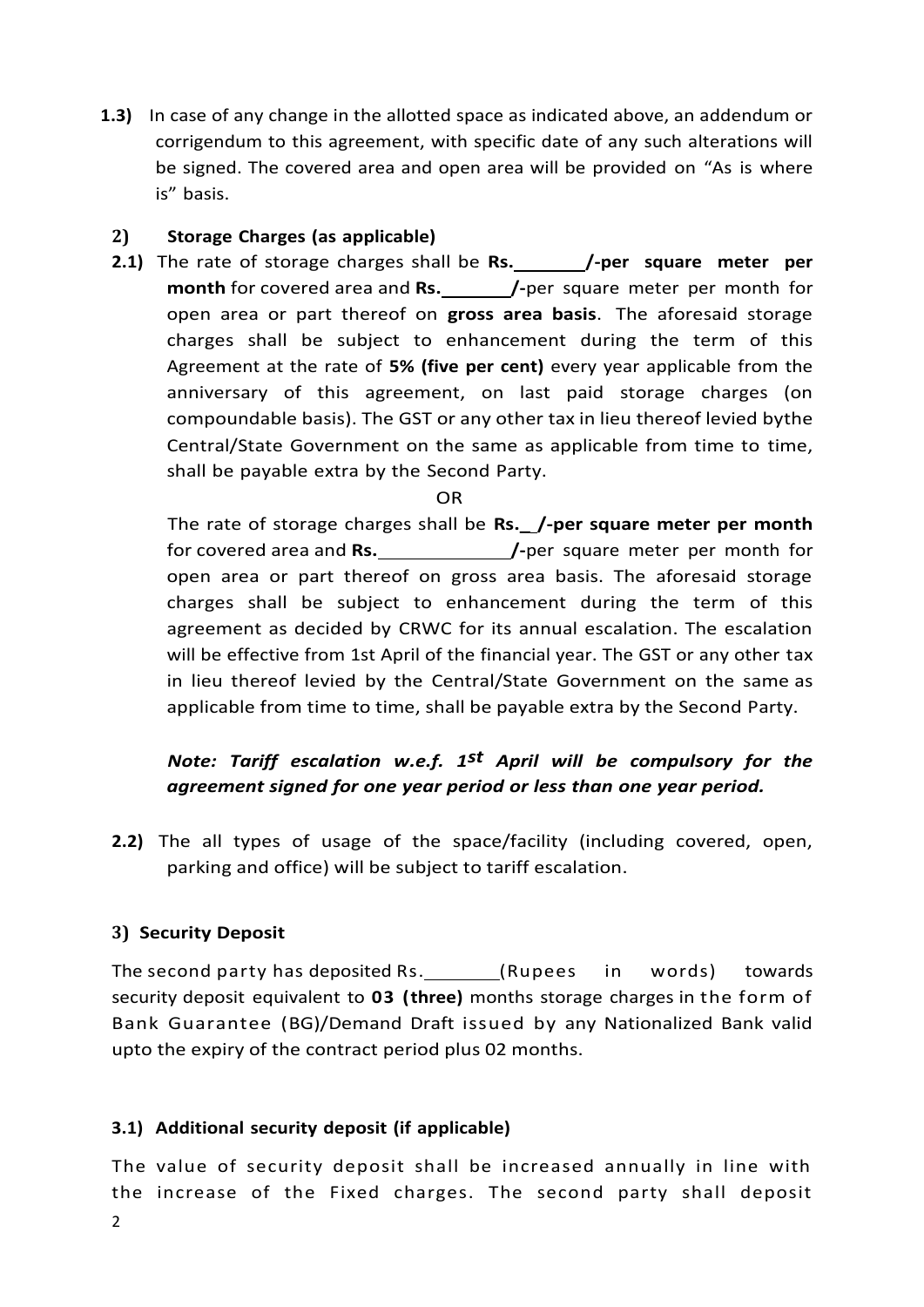additional Security Deposit (if applicable) of Rs………. (Rupees in words) towards storage charges in the form of Bank Guarantee (BG)/Demand Draft issued by any Nationalized Bank valid upto the expiry of the contract period plus 02 months.

- **3.2)** In case of breach of any of the terms & condition of the agreement, CRWC has a right to forfeit the Security deposit of the party.
- **3.3)** The Security Deposit shall be refunded to the depositor on completion or termination of the agreement, provided the second party clears all duesof CRWC and No Dues Certificate is issued by the Terminal Manager.
- **3.4)** CRWC shall be at liberty to recover any due amount, from the security deposit or any additional security deposit, on termination of contract, irrespective any other remedy available to CRWC under the law.
- **3.5)** The security deposit and additional security deposit shall not carry any interest.

#### **4) Insurance of stock and property**

- **4.1)** The Second Party shall make their own arrangements for comprehensive insurance of stocks stored, facilities created and their staff /workers working in the demised premises and also for the equipment, furniture and fittings, etc, installed by them in the demised premises, etc, covering against all insurable risks such as theft, burglary, pilferage, flood, cyclone, fire, civil commotion, accident etc including renewal of the insurance policies from time to time and keeping the policies in force. CRWC shall not be responsible to make good any losses/damages to goods and the other items and / or persons**,** as mentioned herein above. The Second Party shall indemnify CRWC, for all the costs which may be incurred by CRWC for loss minimization with respect to insurance claim or any consequential loss to CRWC. The Second Party shall endorse the location of CRWC Warehouse to protect the interest of CRWC, as Bailee of the goods and shall provide copy of insurance policy to CRWC every year after renewal.
- **4.2)** The building insurance shall be arranged by CRWC at its own cost. In caseof any malafide action or negligence on the part of the Second Party or his employees or any other person on his behalf as a result of which the claim of CRWC is rejected, Second Party shall compensate the loss to CRWC. The decision of the Terminal Manager, RWC......................... thisregard will be final.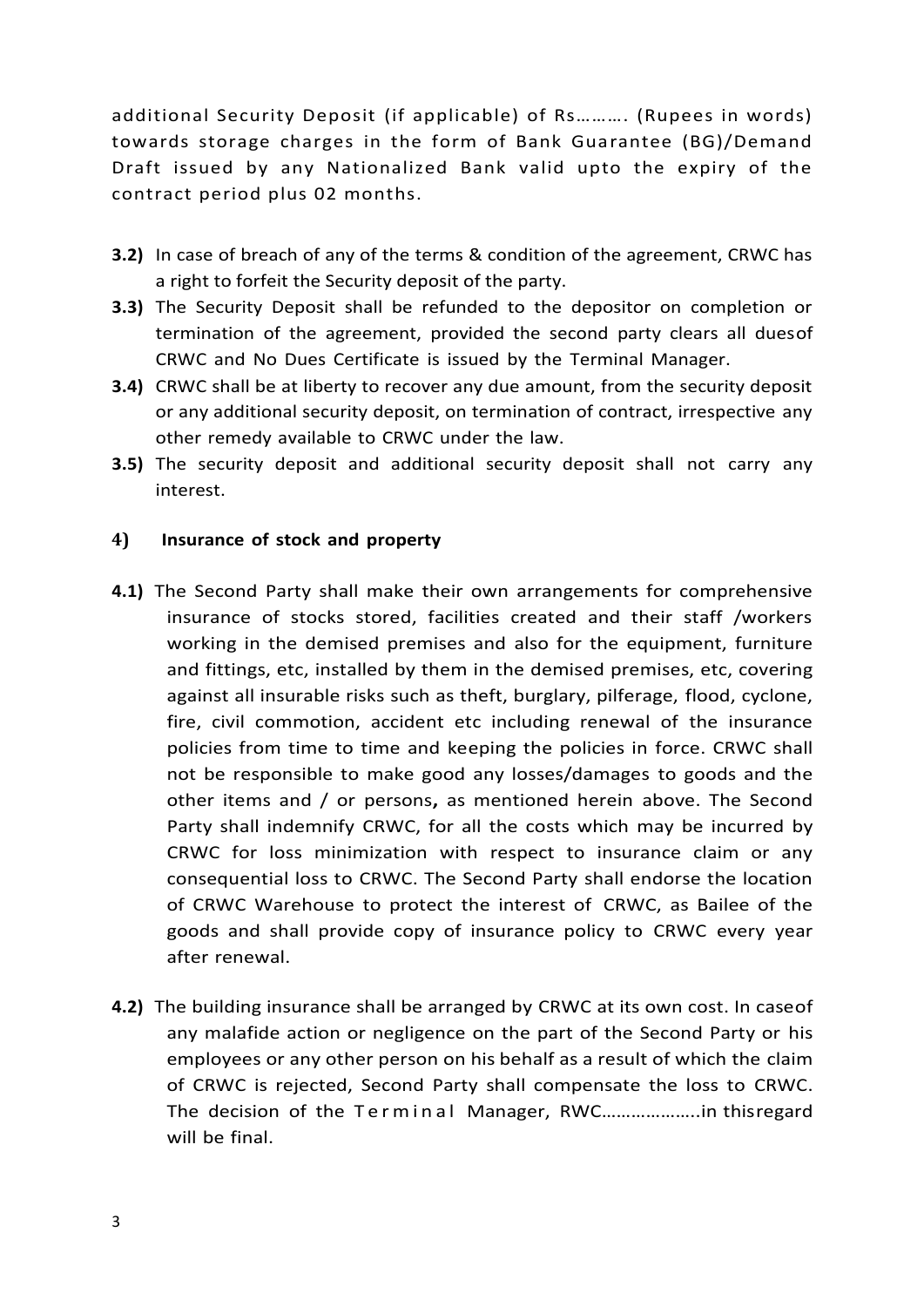#### **5) Payment terms**

- **5.1)** The payment of storage charges shall be made within 10(Ten) days of raising the bill **in advance**. It is also agreed that such bills would be submitted to the Depositor by the Terminal Manager, CRWC, on or before the 3<sup>rd</sup>day of every month. In case the payment is delayed or not made within 10 (Ten) days from the date of submission of bill by Terminal Manager, interest @ **12.5 %** per annum will be charged and it will be payable by the second party (Depositor).
- **5.2)** The second party shall ensure to pay consideration in full to CRWC irrespective of whether the said premises remains totally or partly/ partially unutilized during the period of agreement.

### **5.3) Default in payment**

In case payment is not made for a continuous period of two months (maximum) by the Second Party, it shall be treated as breach of agreement and agreement shall stand terminatedand **CRWC shall have the right to stop transactions/operations of the depositors or take control of their stock/operations/to liquidate the stock/put CRWC lock in the godowns (allotted area) in case depositors fail to make payment for a period of 02 months.**

### **6) Overall Supervision**

The Second Party will ensure to carry on their transactions in the said godown under the overall discipline of CRWC and shall also abide by various laws & compliances of the land/Railway rules/obligations with regard to activities carried out by them. The Second Party will also assume the responsibility for any damages to the property due to their negligence while the same remains under their use. The Second Party shall also ensure that the load on the godown floor at any given time shall not exceed 3.33 MT per sqm. Second party will ensure compliance to Railway Rules/ obligations with regard to activities carried out by them, and any claim, penalty of any liability what so ever will be complete responsibility of the second party.

### **7) Compliance to prevalent laws**

**7.1)** The Second Party is required to take all the clearance/permission, etc, for storing the goods from the concerned authorities and liability if any, on account of violation/non-compliance occurs, the same will be borne by the Second party and CRWC will not be responsible for the same including the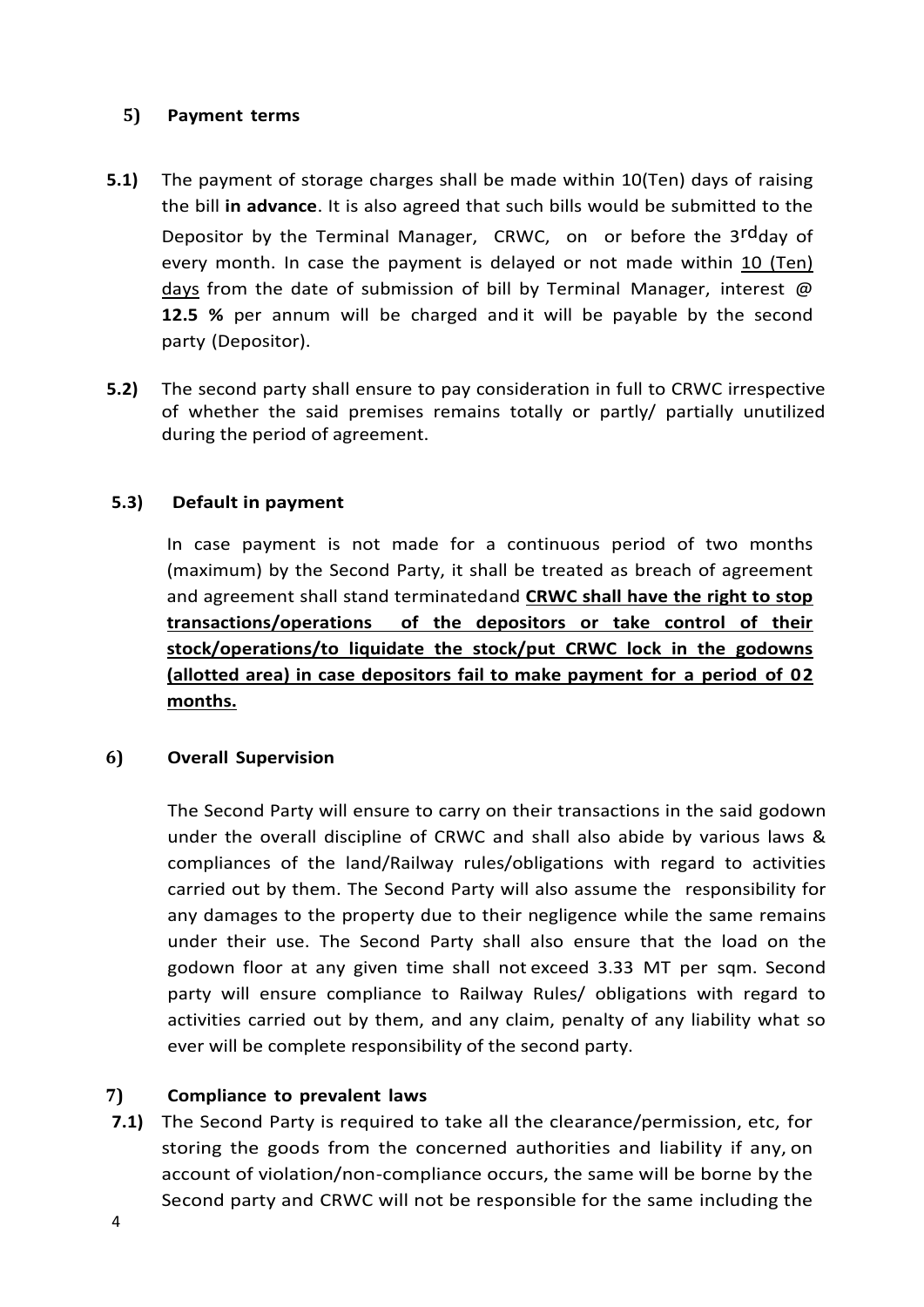expenses for defending/initiation of any legal suits/proceedings. The necessary assistance as may be required for thispurpose shall be provided by CRWC with in legal frame work to the second party, without any liability of whatsoever nature including any financial liability.

**7.2)** Second party shall also indemnify CRWC for all proceedings/liabilities against CRWC by any third party at all times which are incurred due to the business of second party.

# **7.3) Liability for labour and/ or personnel engaged and compliance of the laws**:

The second party shall be responsible for compliance of the various Government Acts, as applicable from time to time and the rules made there under, including labour related legislations like Provident Fund, Employees state Insurance Benefits, Workmen Compensation Act as well as commercial laws such as shops and Establishment Act and the GST Acts , Environment Protection Act etc. while utilizing warehousing facility and engaging the manpower for furthering the said operation by them in any manner. The second party further agrees that it shall indemnify from and against any claims, demands, costs, charges, expenses and losses whatsoever that may arise on account of any contravention or breach by the second party of the above.

**7.4)** CRWC shall not be liable in any way to the second party, its officers, servants, agents and bonafide visitors or customers using the said premises for any personal injury, damage, loss or inconvenience howsoever or whatsoever caused to them or to any of their properties in the course of uses of the said facility and liability for the same shall lie with the user.

#### **8) Responsibility of stocks and Inventory**

- **8.1)** The Second Party is allowed to maintain their own stock accounting of goods stored in the godown. The Second party is also permitted to deploy their own security personnel for the storage space allotted subject to overall discipline and control of the Terminal Manager of CRWC. Second Party will submit the KYC (Know you Customer) documents of all staffs including security personnel deployed by them at warehouse to Terminal manager.
- **8.2)** The Second Party agrees to allow CRWC officials or its authorized representatives for inspection of the godown premises at any time to ensure compliance of the terms and conditions of the agreement andany other rules and regulations.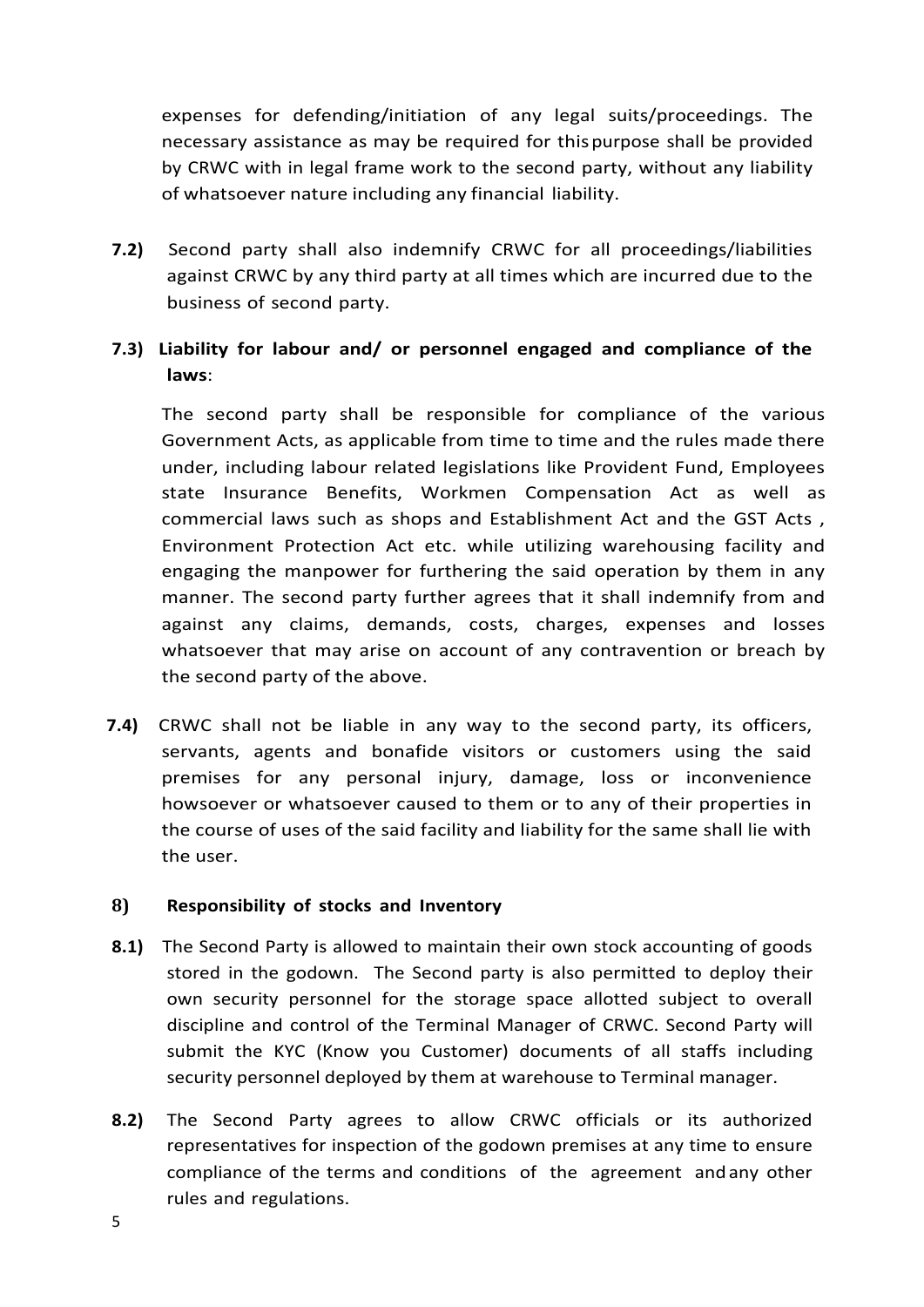#### **9) Access Control**

**9.1)** Access control, at the main gate of the warehouse, to be manned by CRWC and recording the movement of inward and outward of vehicles shall also be done by CRWC, for which the second party shall produce requisite document / information to the authorized representative of CRWC at main gate.

#### **10) Provision for Utilities and the payment of utility charges**

- **10.1)** CRWC, based on the request of the Second Party, and at its sole discretion may consider providing separate water, overhead water tank,bore well, DG set, fire-fighting, Sewage Treatment Plant, fencing, enabling services, telephone, electricity connection, electrical load enhancement, etc, wherever feasible. The cost of such installations shall be borne by the Second Party.
- **10.2)** However, CRWC, at its sole discretion can also permit execution of aforesaid facilities directly by the Second Party themselves, on their specific request and at their own cost. All charges / payment, to be made to any Govt. body / Third Party, for these utilities, shall be made by CRWC and same will be reimbursed by the second party. If payment is made by the Second Party, necessary documentary proof of such payments will be submitted to CRWC by the second party on monthly basis.
- **10.3)** The overall electric load shall not exceed the sanctioned limit.
- **10.4)** Cabling etc. to be done and removed at the cost of the Second Party. **But this should not hamper any installations/fixers of CRWC or else the charges for repairs/replenish shall be payable by the Second Party.**
- **10.5)** Separate sub-meter is to be installed by the Second Party at their costand the electricity charges to be paid on actual basis as calculated in the highest applicability of Electricity Supply Authority's rates along with proportionate minimum charges under highest slab-cess and levies, service tax/GST or any other tax, if any, calculated on actual consumption basis, by the second party with due intimation and necessary documentary proof of such payment.
- **10.6)** If second party wants separate electricity connection of higher load than that of the present sanctioned load, CRWC will facilitate by way of filing the application wherein related expenditure will be borne by the second party. All the payments shall be made by the second party in the name of CRWC, with due intimation and necessary documentary proof of such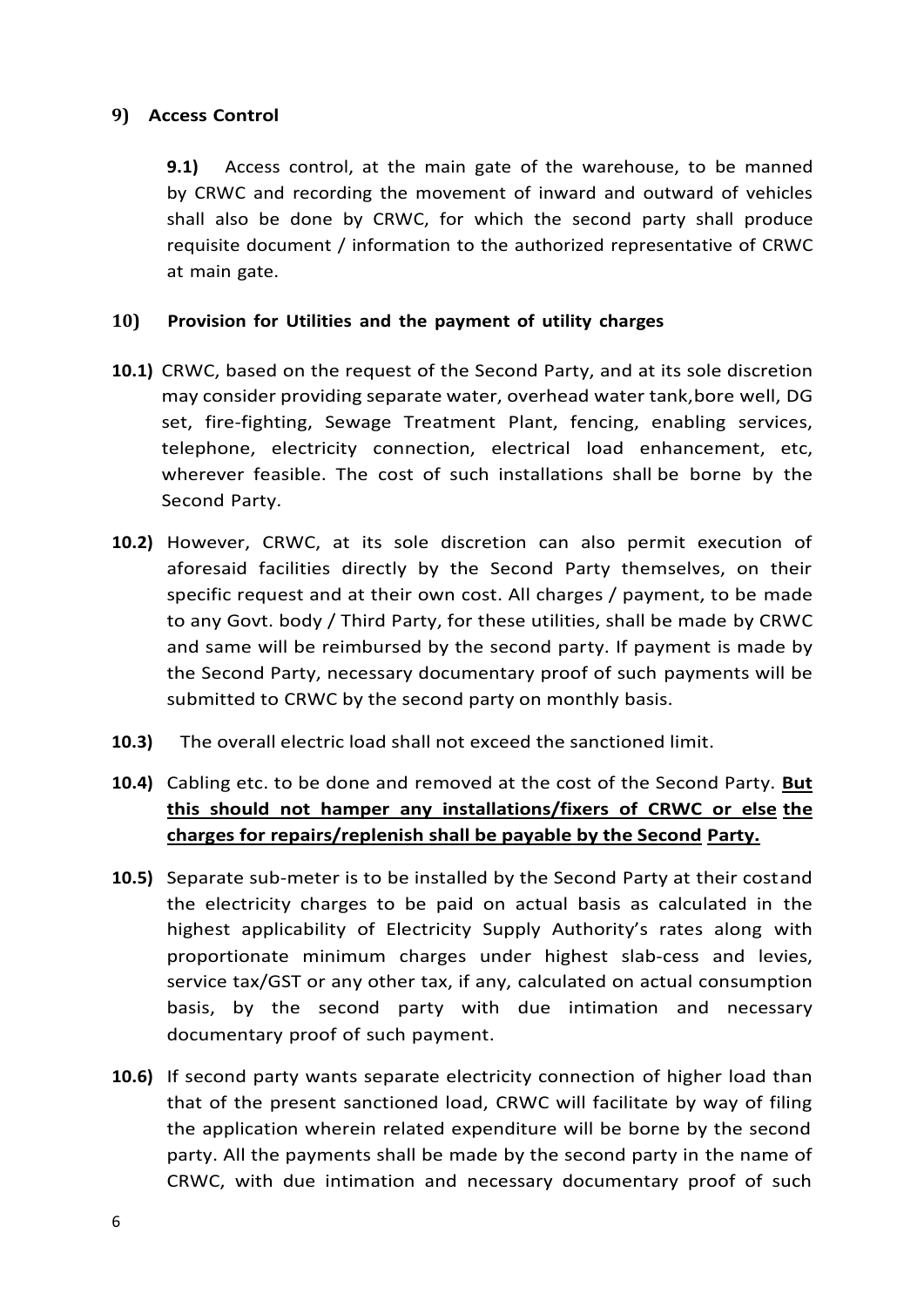payments every month to CRWC.

**10.7)** If due to their using the electricity, CRWC is required to pay a higher tariff for electricity than the prevailing highest tariff applicable, and due to change in the categorization/structured load, the difference/additional liability of whatever nature, on this score is to be borne by the Second Party.

#### **11) Operational hours**

**11.1)** CRWC agrees to allow Second Party to carry out their transactions on a 24x7 basis subject to compliance of the relevant applicable laws/statutory provisions.

#### **12) Creation of temperature controlled covered area**

- **12.1)** The second party may convert the existing covered warehousing space into controlled atmosphere and temperature / cold storage system, at their own cost, after the prior approval of CRWC.
- **12.2)** On completion of the agreement period, second party will hand overthe covered space in its original condition i.e. prior to conversion/creation of CAT/CS. If the second party fails to restore the same, restoration of the infrastructure will be done by CRWC and the depositor shall pay at double of actual expenditure incurred.
- **12.3)** The second party, with the prior approval of CRWC, may construct / create new CAT/CS system, at their own cost, in the open space allotted to them. The storage charges of said area shall be charged at the same rate as of the covered area tariff, prevailing under theagreement.

### **13) GST and other taxes**

- **13.1)** The Second Party shall have to bear GST and any other tax levied by Central/State/Local bodies from time to time including Stamp Duty, if any, imposed on execution on this agreement. The Second party shall also have to bear the GST, tax/duty etc. imposed in the aforesaid transaction on account of enactment of any new Act or any amendments made in the existing Acts/ Rules.
- **13.2)** Any other tax/levy imposed by the local bodies on account of their business activities / operations at RWC, ---------------, the same shall be borne / payable by the Second Party without any demur.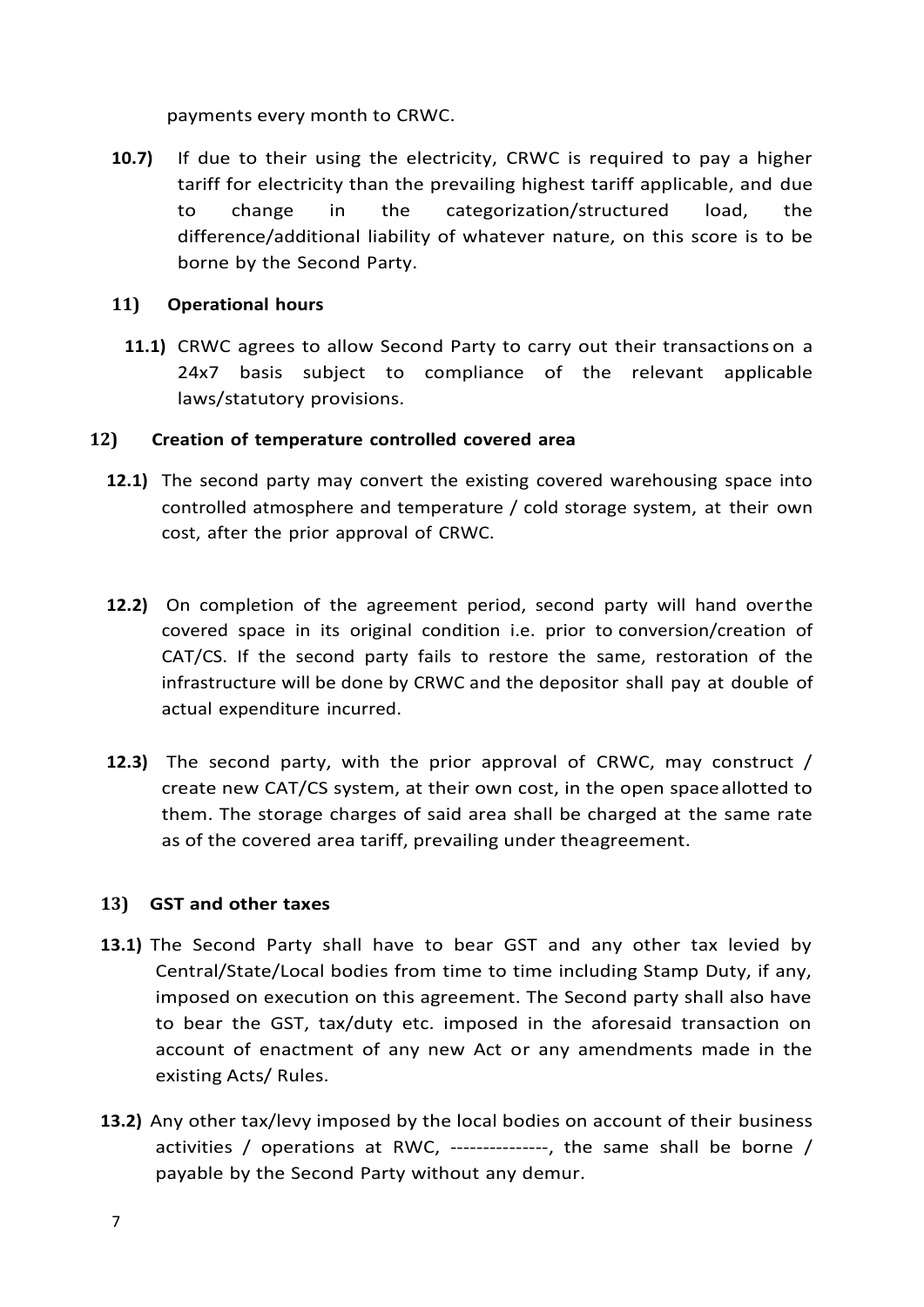#### **14) Subletting**

As per tripartite MOU signed between Ministry of Railways and CRWC and CWC, CRWC construct, develop and maintain the Railside warehouse complexes at its own cost on the land leased by Railways. Therefore, the second party is strictly prohibited to sublet/assign/transfer/sub-license/sign any agreement with the third party for the demised premises except as permitted in this agreement. Any violation to this clause shall be deemed as a breach to this agreement and the same shall be liable for termination, as per clause 17. In case any sublet/transfer/sub-license/sign comes to the notice of the CRWC, the security deposit is liable to be forfeited.

#### **15) Creation of permanent or temporary infrastructure:**

- **15.1)** CRWC has continuous access from one end to other. Therefore, the **Second party** can provide/construct partition wall at its own cost (as per their requirement) to separate rest of the area not allotted to them with prior approval of CRWC.
- **15.2)** The second party may use open area allotted to the party under this agreement for creation of a **permanent structure** (office, workers shed, firefighting, water tank, canteen, other utilities occupying permanent ground space, etc.) for commercial / their exclusive operational purpose, but with prior permission of CRWC. The CRWC shall charge the tariff for such area, as applicable for the covered storage space, prevailing underthis agreement.
- **15.3)** The second party may with prior permission of CRWC create **temporary structure**, parking, pathway, fenced area, electrical lighting, etc, and / orfor open storage for commercial or operational purpose, in exclusive manner, in the open area allotted under this agreement. The depositor shall make request for additional open area for such purpose on payment of storage charge @ 60% of the covered area rate of RWC……..
- **15.4)**CRWC shall provide **office space to** the Depositor, if available, surplusto their own requirement @ double the tariff, as applicable for the covered storage space at RWC…….......
- **15.5)** The depositor shall not use dock area for the storage of goods. Dock area shall be used for the operational purpose only. In case of use of dock area for storage, 60% of the covered area tariff as applicable shall be payable by the depositor for the period of default. The Depositor shall also vacate such operational dock area immediately.
- **15.6)**In no case the Depositor will use approach road for parking of vehicles.For dedicated parking space, the depositor shall make request for any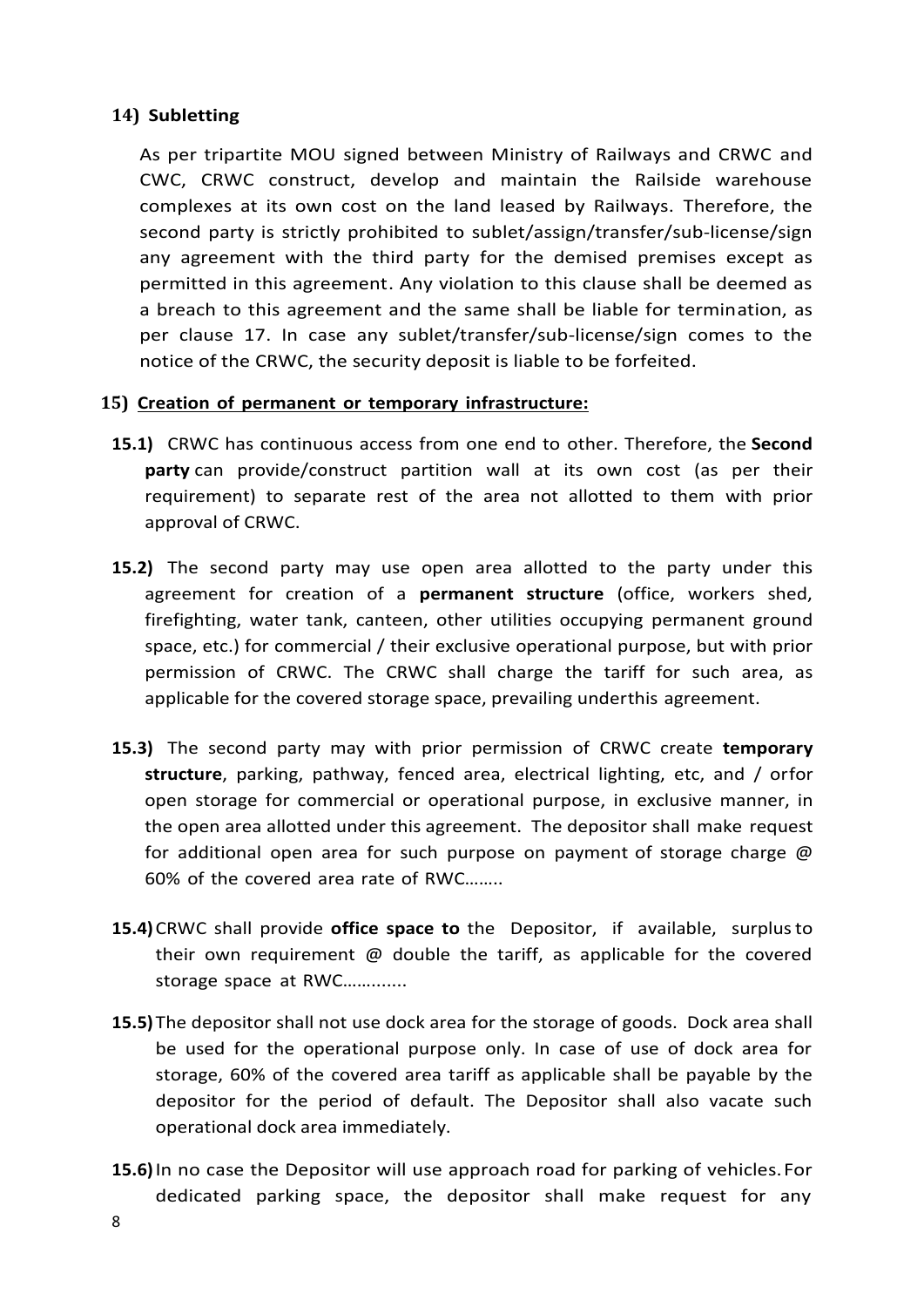additional open area on payment of storage charge @ 60% of the covered area rate of RWC…………

**15.7)** CRWC will be at it liberty to rent out **its unallocated** vacant land for mobile tower, ATM, Hoarding for advertisement and the depositor will not create any hindrance. Further, depositor shall not claim share or otherwise on the income/revenue/profits received from these facilities.

#### **16) Alteration and modification**

**16.1)** During currency of this agreement **no** alteration, modification or structural changes in the godown / demised premises shall be undertaken by the second party, without prior written permission of CRWC. However, the second party may undertake whitewash /colour wash/ floor painting, repair and maintenance of equipment, replacementof machinery parts, improvisation of the cooling system and install their furniture, fixtures, at their own cost.

### **17) Termination of agreement**

- **17.1)** The agreement can be terminated by either party by giving 03 months advance notice or charges in lieu thereof. However, in case any breach of provisions/ conditions of this agreement by the Second party, CRWC can immediately terminate this arrangement, without resorting to 03 months' notice, by giving 15 days' notice to the second party in writing. If the second party fails and/ or neglects to observe or comply with any of the covenants on its part herein contained for any reason whatsoever provided the breach is not remedied within 15 days of receiving intimation of the same from the CRWC.
- **17.2)** This agreement shall terminate on completion of period of agreement as per clause 1.1 or on default in payment under clause 5.3 of this agreement.

# **18) Restoration of infrastructure at the time of eviction/completion of agreement**

- **18.1)** The Second Party shall be entitled to remove its goods, fittings, fixtures etc. at their own cost and handover the Godown(s) to CRWC after restoring complex/Godown(s) in the same condition, in which, the same existedat the time of execution of the Agreement/ handing over to the Second Party, which ever earlier.
- **18.2)** In case the party fails to handover the godown in serviceable condition,the Second Party shall pay for the same at double the actual expenditure incurred in making it serviceable.
- **18.3)** Any improvements made in the warehousing infrastructure and any other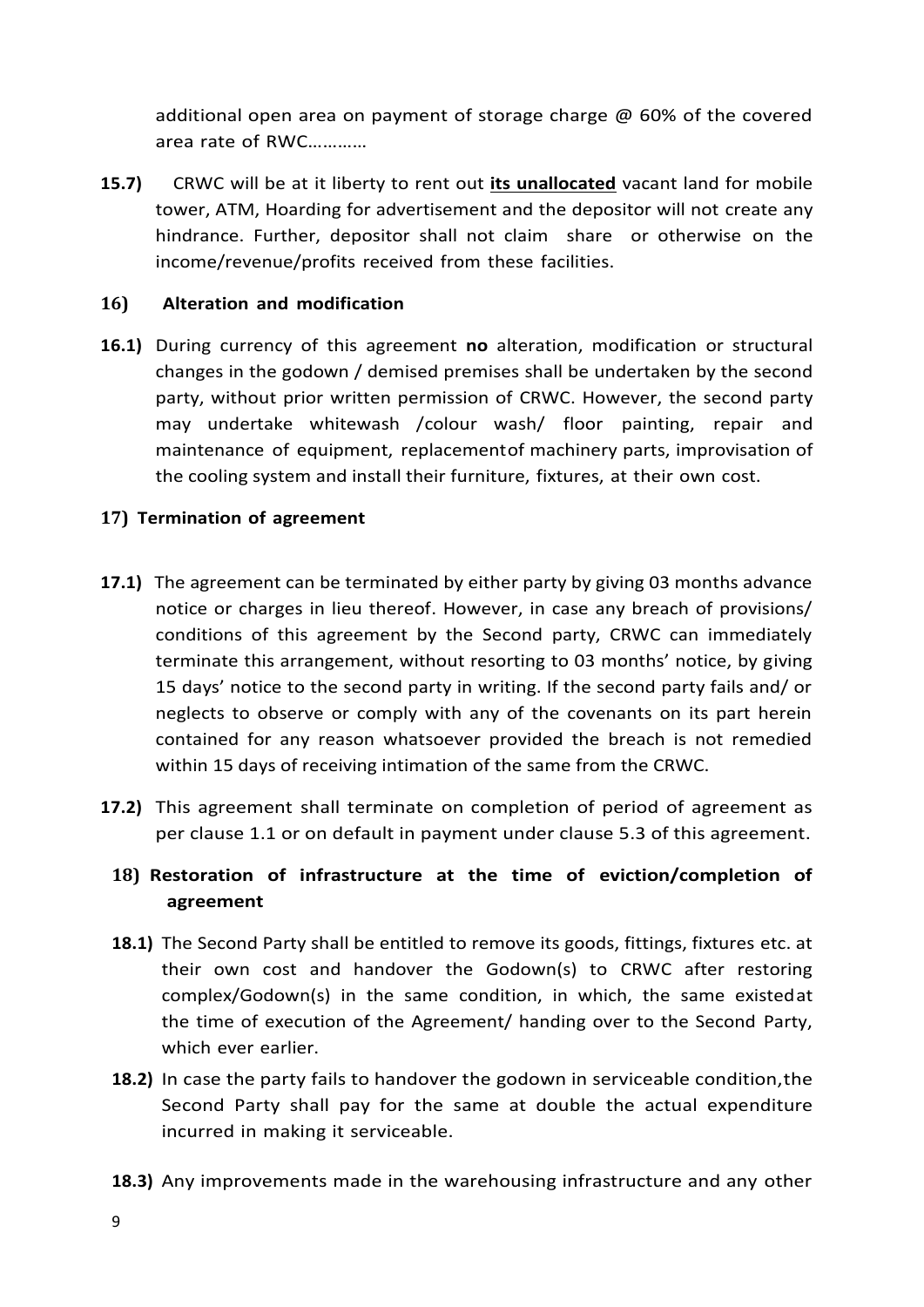immovable asset created by the Second Party shall be left as it is by second party without any cost to CRWC.

#### **19) Removal of stock at the time of completion of Agreement**

The corporation has first right of lien on the goods stored at the warehouse in respect of storage charges and other dues which may be recovered by sale of the goods deposited in the event of default on the part of Second Party. The Second Party should remove the stock immediately at the time of completion of Agreement and if not removed, CRWC will remove stock at the cost of party.

#### **20) Anti-Corruption**

CRWC acknowledges the Code of Business Conduct and Ethics which prohibits the paying of bribes to anyone for any reason, whether in dealings with governments or the private sector. CRWC and Second Party shall not violate or knowingly permit anyone to violate the Code's prohibition on bribery or any applicable anti-corruption laws in performing under this Agreement. The Parties may immediately terminate or suspend performance under this Agreement if any of the parties breach this Clause. CRWC agrees and accepts that in case of any issue arising out of or in connection with this clause, it will provide all necessary assistance and co-operation to the Second Party for the purposes of this clause.

#### **21) Cleanliness of Warehouses**

The Second Party will ensure proper disposal of the debris, garbage, discarded packaging material on day-to-day basis at their own cost. Further second party shall be responsible for maintaining hygiene in the demised premises. **If Second Party fails to remove debris, garbage, discarded packing material even after reminded by CRWC, it shall be removed by CRWC at the risk and cost of the Second Party. Also, if any claim/compensation/penalty received from any Govt/Statutory Authority or any other department or agency, will be complete responsibility of second party.**

#### **22) Installation of Fire Fighting system**

The Depositor shall install firefighting system in the area allotted to themin accordance with the requirement of the standard, as and when required and they shall be solely responsible for any violations or any fire hazards.

#### **23) Force Majeure:** -

Performance by either party of its obligations under this Agreement shall be subject to Force Majeure condition which is an extraordinary event or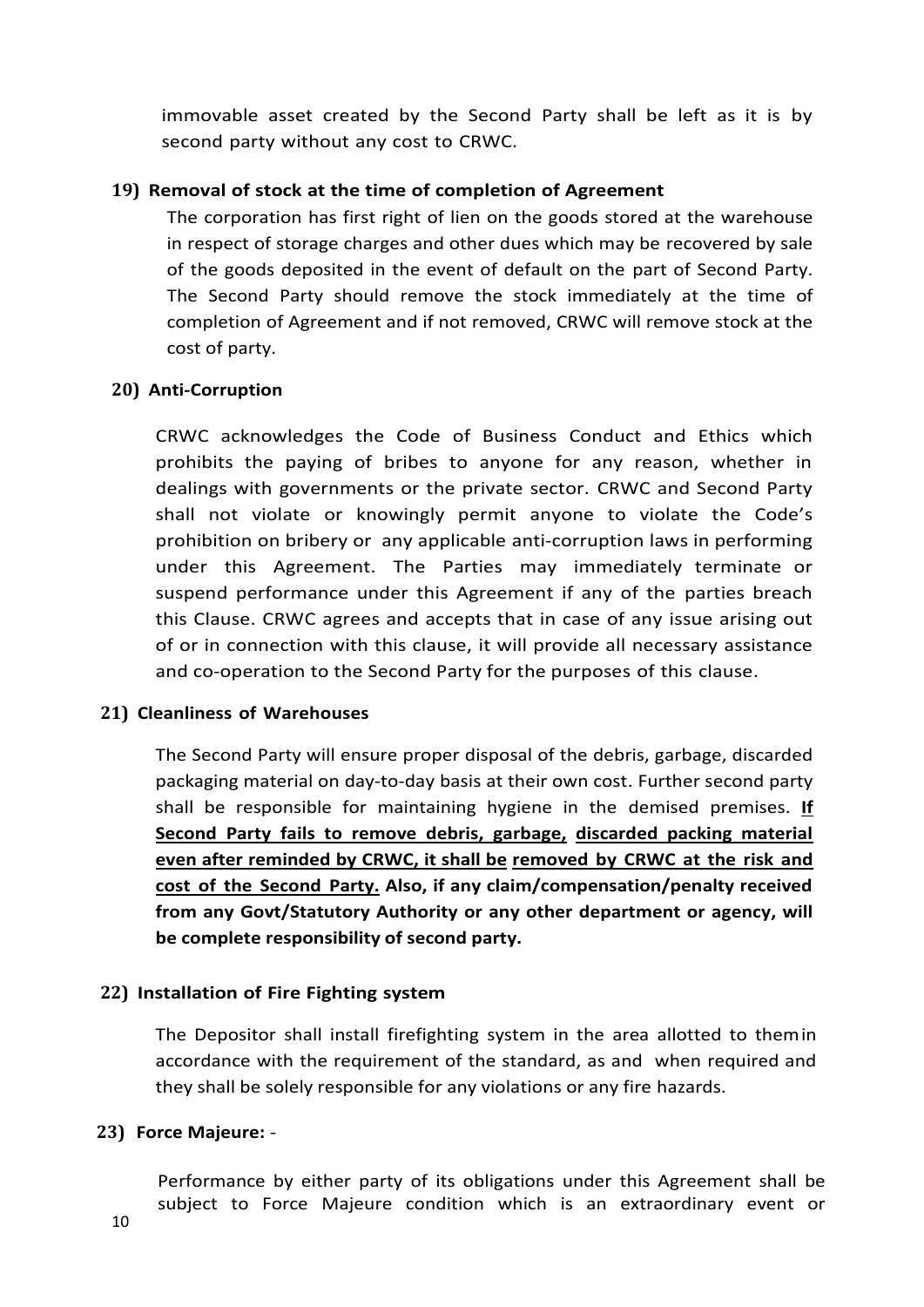circumstance beyond the control of the parties, such as a war, strike, riot, crime, or an event described by the legal term "act of God" (e.g., flooding, earthquake, volcano or derailment of trains, withdrawal of permission by Railways to operate RWC), prevents one or both parties from fulfilling their obligations under the contract.

It is expressly agreed by and between the parties hereto that the second party shall not claim any loss or damage caused to the interior of the said premises or any of its equipment, furniture, fixtures and articles in the said premises by reason of natural calamity, riot, war or circumstances beyond the control of the CRWC.

#### **24) Arbitration clause:**

(i) All disputes and differences arising out of or in any way touching or concerning this agreement whatsoever shall be referred to the sole arbitration of any person appointed by the Managing Director, Central Railside Warehouse Company Limited, New Delhi. It is a term of this contract that in the event of such Arbitrator to whom the matter is originally referred being transferred, or vacating his office or being unable to act for any reason, the Central Warehousing Corporation at the time of such transfer, vacation of office or inability to act, shall appoint another person to act as Arbitrator in accordance with the terms of this contract. Such person shall be entitled to proceed with the reference from the stage at which was left by his predecessor. It is also a term of this contract that no person other than a person appointed by the Managing Director, Central Railside Warehouse Company Limited, New Delhi as aforesaid should act as Arbitrator and if for any reason that is not possible, the matter is not to be referred to arbitration at all. The Arbitrator shall give reasons for hisaward.

Provided further that any demand for arbitration in respect of any claim [s] of the contractors, under the contract shall be in writing and made within one year of the date of termination or completion [expiry of the period [of the contract and where this provision is not complied with the claim [s] of the contractors shall be deemed to have been waived andabsolutely barred and the Corporation shall be discharged and released of liabilities under the contract.

The venue of arbitration shall be such place as may be fixed by the Arbitrator in his sole discretion.

The arbitral proceedings in respect of dispute shall commence on the date on which the Arbitrator call upon the parties to file their claim and defence statement.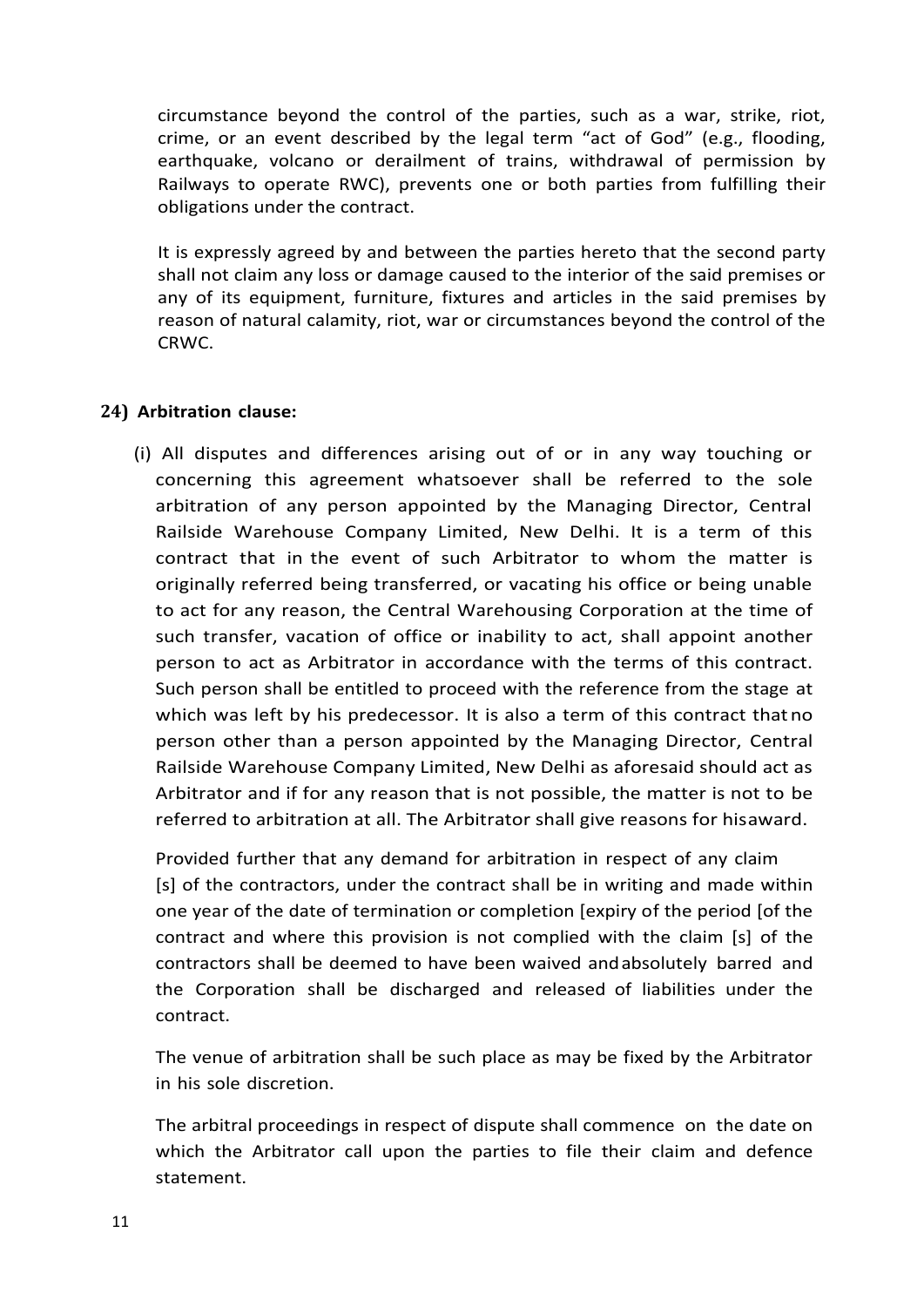The work under the contract shall, if reasonable possible continue during the arbitration proceedings and no payment due or payable to the contractors shall be withheld on account of such proceedings.

The cost of arbitration shall be borne by parties as per the decision of the arbitrator.

The arbitrator shall give separate award in respect of each dispute of difference referred to him. Subject as aforesaid the **Arbitration & Conciliation Act 1996** and amended thereof, shall apply to the Arbitration proceedings under this clause.

### **25) Eviction under Public Premises (Eviction of Unauthorized Occupants)Act, 1971**

It is agreed that consequent upon forced / normal termination of this agreement, M/s. -------------------- shall wind up and terminate their business operations and clear the said godowns of their personal property and their furniture, fixtures and other material within the period specified for such clearance in the termination order. In case of failure, the godown or the property of CRWC would be got vacated under the provisions contained in the Public Premises (Eviction of Unauthorized Occupants) Act, 1971 at the risk and cost of M/s. ----------------. Any damage to the facility or godowns, arising out of the business operations of M/s. ------- save for normal wear and tear, shall be made good by M/s. -------------

#### **26) Jurisdiction by Courts**

The courts of Delhi will have exclusive jurisdiction to adjudicate any dispute arising under or in connection with the agreement.

This agreement is made in two originals having different stamp papers. Each party will retain one original agreement.

In witness whereof the parties hereto have set their hand the day andyear first written above.

#### **WITNESS: FON BEHALF OF CRWC**

**Sr. Manager (Commercial)**

**1.**

**2.**